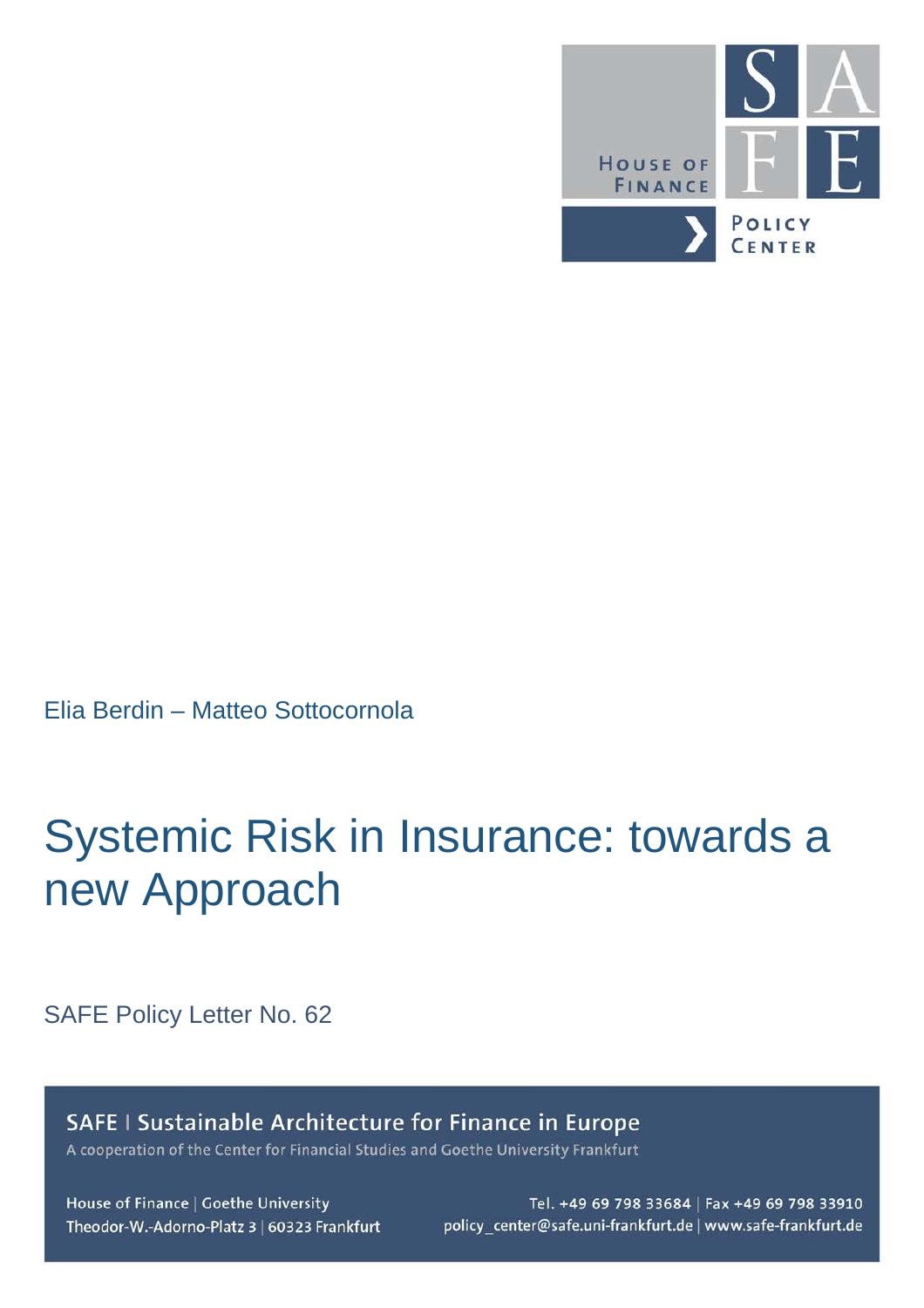# Systemic Risk in Insurance: towards a new Approach<sup>[\\*](#page-1-0)</sup>

*Elia Berdin, Generali Group and International Center for Insurance Regulation (ICIR) Matteo Sottocornola, European Insurance and Occupational Pensions Authority (EIOPA) and SAFE*

*November 2017*

#### **I. Can insurers cause financial instability?**

 $\overline{a}$ 

Financial stability can be intended as the state whereby the build-up of systemic risk is prevented along with consequent major disruptions in financial markets that could have potential negative effects on the real economy. It follows that financial stability is considered a prerequisite for a sustainable economic growth (Dudley, 2011) and the empirical evidence suggests that an instable financial system can have indeed a negative impact on economic growth (Creel et al., 2015).

A growing body of literature provides evidence that among financial institutions, insurers do pose systemic risk<sup>[1](#page-1-1)</sup>. Even if this risk is usually smaller compared to banks, it follows that insurers can be a source of financial instability that in turn may create significant adverse effects on economic activity.

Against this background, it is important to have a set of regulatory and supervisory tools in place that aim to enhance and preserve financial stability across the entire financial system. Such regulatory and supervisory tools might be adopted following a twofold approach: on the one hand, the completion of existing microprudential frameworks with tools that embed macroprudential features, i.e. the current Solvency II regime as an example (Christophersen and Zschiesche, 2015); on the other hand, the adoption of a macroprudential framework designed to take into account the characteristics of the insurance business, complemented by a set of additional measures designed to account for specific characteristics of other financial institutions, primarily banks. In this short letter, we mainly focus on the latter aspect, although the design of a macroprudential framework inevitably foresees macroprudential features into microprudential frameworks, thereby blurring the separating line between the two approaches.

<span id="page-1-1"></span><span id="page-1-0"></span><sup>\*</sup> SAFE policy papers represent the authors' personal opinions and do not necessarily reflect the views of the Research Center SAFE or its staff, as well as the views of other institutions the authors are affiliated with.  $<sup>1</sup>$  See for instance Billio et al. (2012).</sup>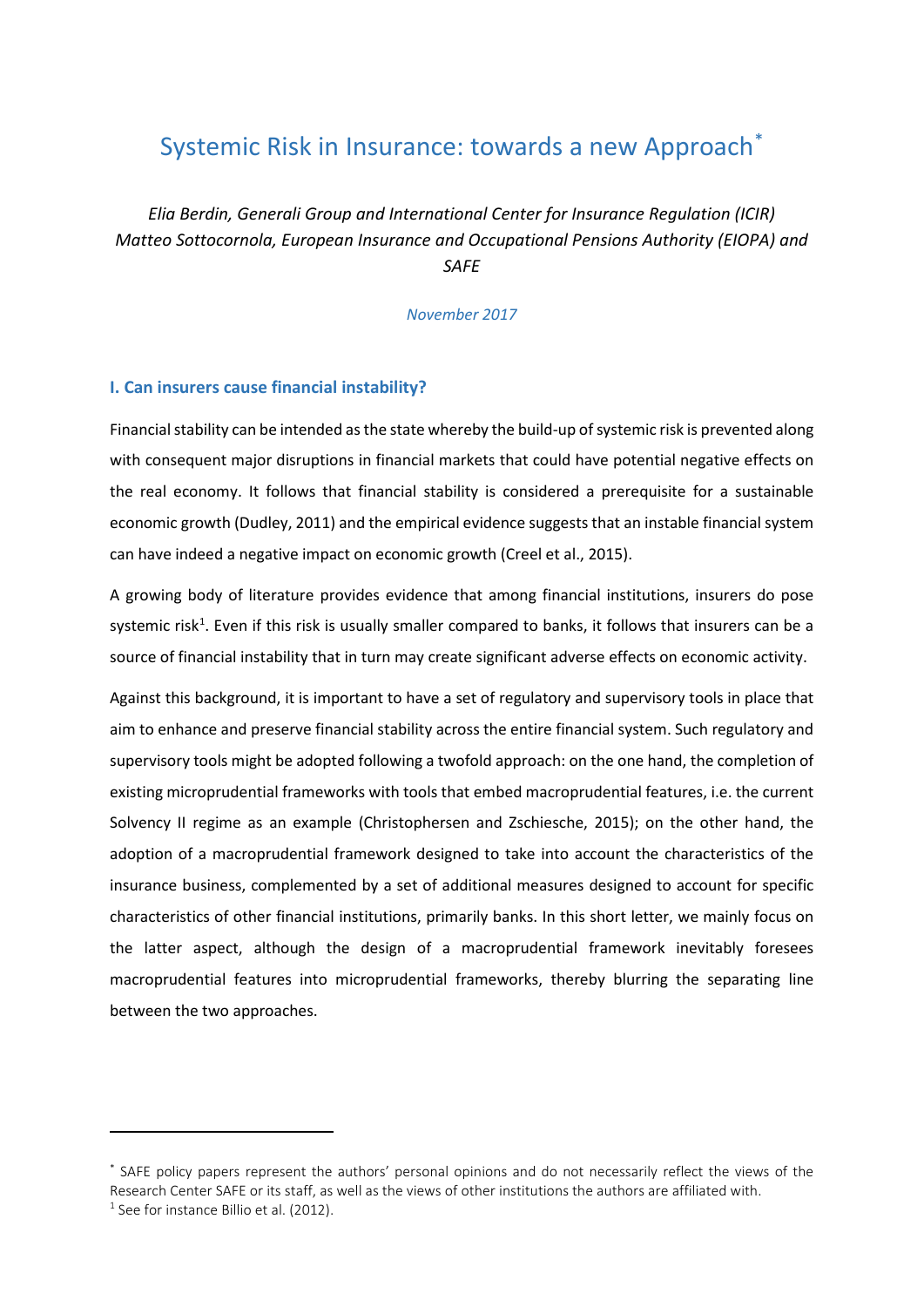## **II. The evolution of the existing macroprudential framework**

The current macroprudential framework was developed with the aim of tackling the externalities generated by insurers in the aftermath of the 2008/2009 financial crisis. One of the first policy measures designed to address systemic risk was the definition under the aegis of the Financial Stability Board (FSB) of the so called Global Systemically Important Insurers (G-SIIs) designation process.<sup>[2](#page-2-0)</sup> According to this process, a list of insurance groups identified as systemically relevant based on a pre-defined set of criteria are subject to additional regulatory requirements, since their distress or disorderly failure would potentially cause significant disruption to the global financial system and economic activity. These additional regulatory requirements include

- Higher Loss Absorbency, i.e. additional capital charges starting from January 2019 for those insurers designated in 2017,
- Enhanced group-wide supervision, i.e. direct power of supervisors over holding companies and the oversight from supervisors of the development of the Systemic Risk Management Plan and the Liquidity Risk Management Plan,
- Group-wide recovery and resolution planning as well as aregular resolvability assessment, i.e. mandatory development of a Recovery and Resolution Plan and a Resolvability Assessment Process within institutions' Crisis Management Groups.

The criteria used on the G-SIIs designation were broadly inspired by the Global Systemically Important Banks (G-SIBs) designation process, in which "too-big-to-fail" was the dominant rationale and hence a major determinant of the systemic relevance of institutions.<sup>[3](#page-2-1)</sup>

The current systemic risk assessment is also referred as *Entity Based Approach* (EBA) since it relies on a pre-defined set of indicators, which assign a weight to a pre-defined set of (balance sheet) items for each Internationally Active Insurance Group (IAIG) under assessment. Each institution is then ranked according to the aggregated result of these indicators and top scoring insurance groups enter the designation list.

In our view, a major drawback of such approach lies in the partial coverage of the actual drivers of systemic risk in insurance. As a matter of fact, in an EBA the failure or the distress of an entity is a necessary condition to generate systemic effects and the externalities are the result of the sums of the

 $\overline{a}$ 

<span id="page-2-0"></span><sup>&</sup>lt;sup>2</sup> G-SII group currently encompasses 9 insurance groups. The list is available here: http://www.fsb.org/2016/11/2016-list-of-global-systemically-important-insurers-g-siis/.<br><sup>3</sup> In 2016, the IAIS released an update of its assessment methodology "Global Systemically Important Insurers:

<span id="page-2-1"></span>Updated Assessment Methodology". The 2016 updated methodology essentially reviewed the use of quantitative and qualitative components that are the underlying drivers of the overall assessment, without changing the approach to the assessment.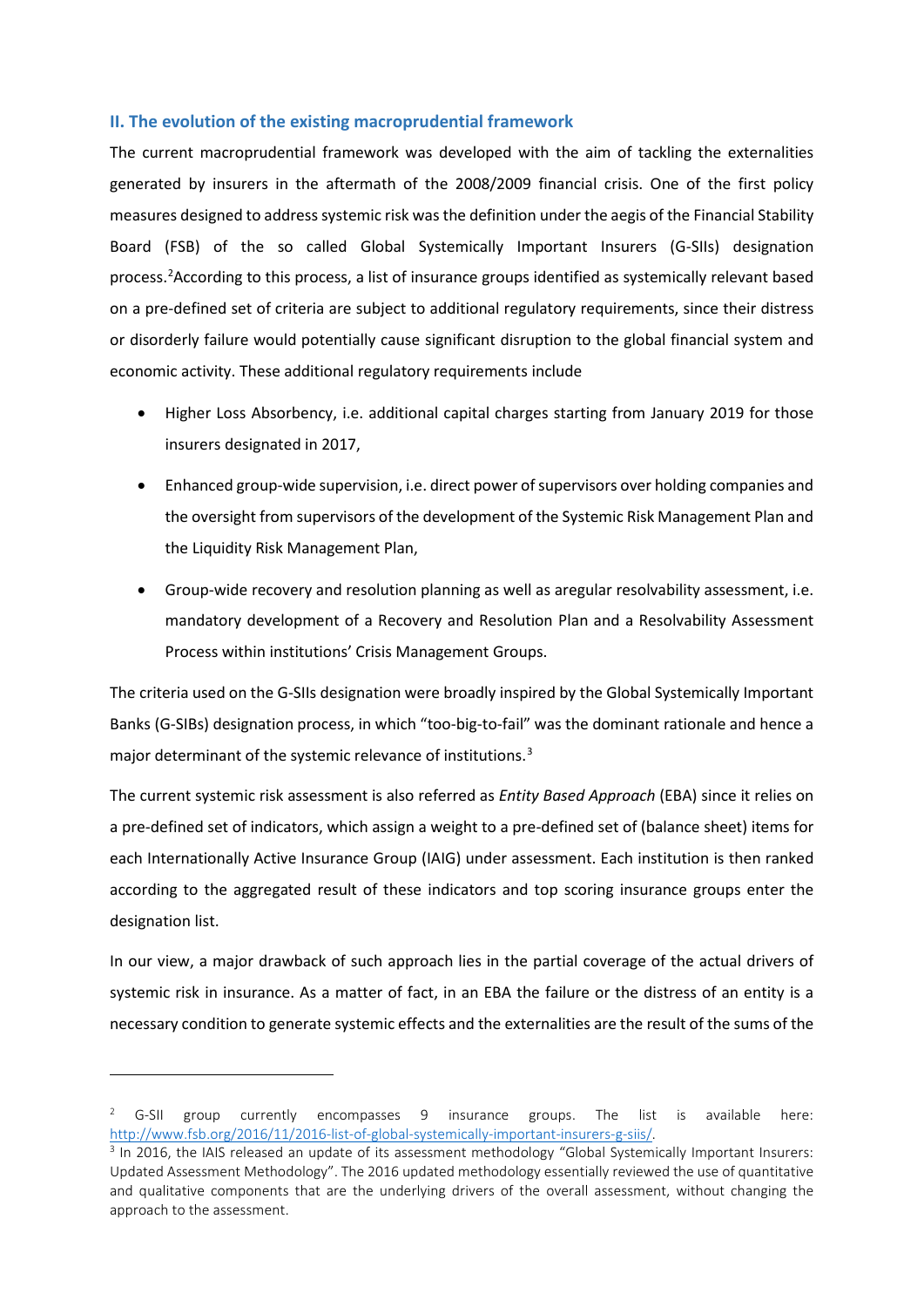total exposures and activities. However, as Berdin and Sottocornola (2015) showed, certain activities, which do not only include insurance activities such as life or non-life lines of business, but also certain balance sheet items or certain managerial practices such as leverage or funding structures, tend to drive the contribution to systemic risk of insurers beyond the size of the institution or beyond the aggregated systemic contribution of the single institution.<sup>[4](#page-3-0)</sup> To be more precise, in our analysis we considered the cross-section (i.e. horizontal perspective) of activities among a broad sample of insurers and observed how the intensity of the systemic risk contribution of insurers varied depending on the underlying activities. In other words, we (and other authors alike) take a different perspective, which is in contrast with the current vertical view of systemic risk in insurance that only tends to identify those insurers, which indicate a higher score as sum of different activities, and balance sheet items deemed as systemically relevant. A possible consequence of the approach currently in use, i.e. the EBA, is that there may exist insurers that do engage in systemically relevant activities but, according to the current metrics, are not labeled as G-SIIs and are thus not covered by the current macroprudential framework. It follows that externalities, generated by common systemically relevant activities of a sufficiently large number of non-G-SII entities, are likely to be neglected.Hence, in our view there is a considerable risk that the current assessment might be missing part of its objective and therefore a different approach on the systemic assessment is needed.

#### **III. Towards an Activity Based Approach to assess systemic risk in insurance**

During the last IAIS Global Seminar in June 2017, IAIS disclosed the agenda for a gradual shift in the systemic risk assessment methodology from the current EBA to a new *Activity Based Approach*(ABA). We see this attempt to change the perspective on how systemic risk in insurance is assessed as very positive as it appears to be more in line with existing empirical evidence on systemic risk and more generally, with the way systemic risk in insurance emerges from empirical analyses. A real game changer would be the full acknowledgement that externalities are not only generated upon failure of institutions but also stems from common and procyclical behaviors of one or more companies in reaction to exogenous events. This condition, besides being the foundation of an ABA, is also not contradicting the current EBA. Indeed, a failure of an institution requires some time to materialize and during the period of distress, preceding the bankruptcy recovery, actions might already produce footprints on the markets propagated for example via the liquidation of specific asset classes rather than via exposure channels typically appliedin case of failure. The condition thereof is precisely what is captured by the most widely known systemic risk measures, e.g. CoVaR (Adrian and Brunnermeier, 2016), and (Dynamic) Marginal Expected Shortfall (Acharya et al. (2017), Brownlees and Engle (2012))

 $\overline{a}$ 

<span id="page-3-0"></span><sup>4</sup> Similar evidence is provided in Weiß and Mühlnickel (2014).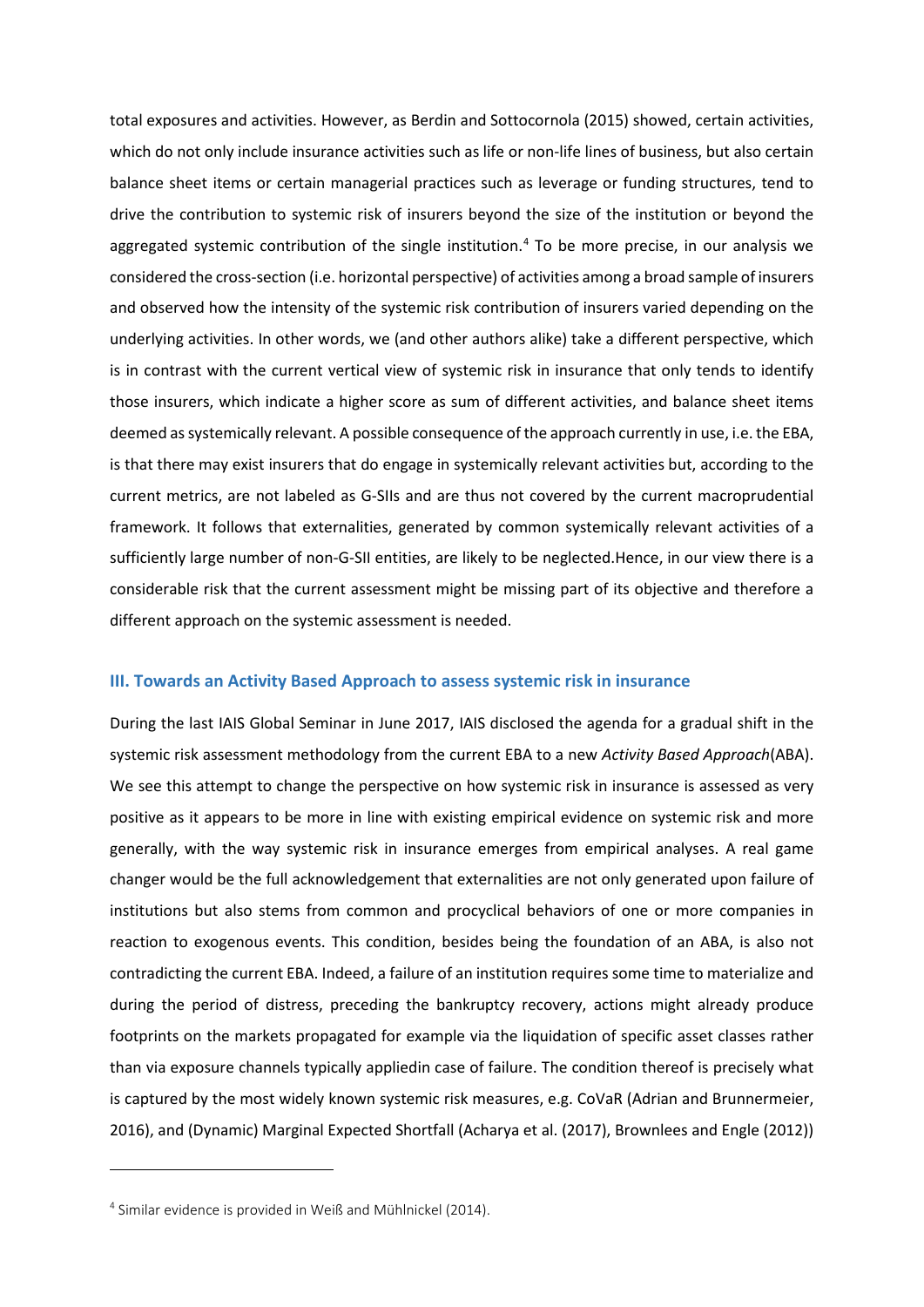which focus on tail events thatcause strong market reactions potentially leading to sector wide distress, financial instability and dislocation in economic activity. In such distressed states of the world, defaults of firms can certainly be a (likely) result that may trigger negative spillovers.However, this does not imply that they are also theunderlying causes. This seems to be particularly true for insurers.Even if no major default occurredduring the financial crisis, evidence suggests that insurers did pose systemic risk, thereby contributing to sector wide distress. Hence, defaults can be considered as sufficient but not necessary conditions for the propagation of systemic risk.

Thus, in our view, even if *size* is still a needed element of a systemic risk assessment, the strong emphasis put on the *too-big-to-fail*approach in insurance, i.e. EBA, might be partially missing the very same underlying natureof systemic risk in insurance.

A further key feature of the ABA that we see as particularly appropriate for assessing systemic risk in insurance, is given by the increasing overlapping of activities among insurers, banks and fund managers: such development calls for a common (i.e. not limited to insurers) approach, which aims to level the playing field for financial institutions and avoid regulatory arbitrages. As such, looking at activities might be the key founding element of a cross-sectoral macroprudential framework.

Concluding, we see the developments on the systemic risk assessment methodology positively, although many questions remain. Beside the implications related to a sound and proper development and calibration of the ABA assessment and of the subsequent policy implications, no common understanding on how to enforce the ABA has been reached. Should EBA and ABA coexist or should the ABA fully replace the EBA after a sufficiently extended period of transition? As always the devil will be in the details, but the ongoing discussion on the new approach represents a first sound intellectual basis for a better macroprudential framework in insurance. Much work needs to be done, and we see the tight cooperation among supervisors, standard-setting bodies, academics and industry as key to succeed and build a more resilient financial system.